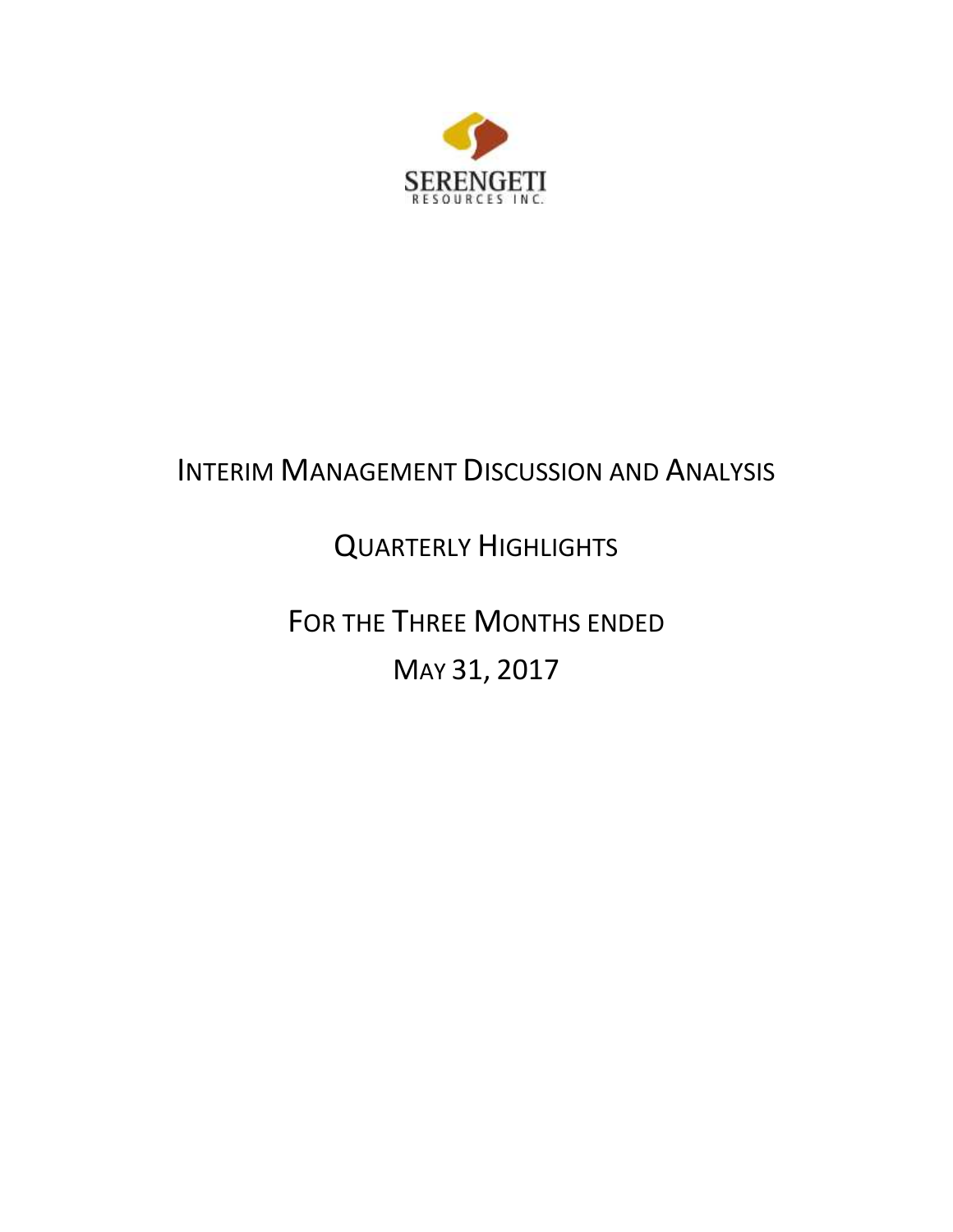#### **INTRODUCTORY COMMENT**

Serengeti Resources Inc. is a junior mineral exploration company listed on the TSX Venture Exchange under the trading symbol "SIR". The Company's exploration strategy emphasizes copper-gold projects in the Quesnel Trough of British Columbia, including the advancement of Kwanika – its principal resource-stage property. This Management Discussion and Analysis ("MD&A") is dated July 28, 2017 and discloses specified information up to that date. Serengeti is classified as a "venture issuer" for the purposes of National Instrument 51-102. This MD&A should be read in conjunction with the Company's interim financial statements which are prepared in accordance with International Financial Reporting Standards as issued by the IASB applicable to interim financial statement.

Throughout this report we refer from time to time to "Serengeti", "the Company", "we", "us", "our" or "its". All these terms are used in respect of Serengeti Resources Inc. which is the reporting issuer in this document. *We recommend that readers consult the "Cautionary Statements" on the last page of this report.*

During the three months ended May 31, 2017, Serengeti had two principal areas of focus: advancement of its flagship Kwanika copper-gold resource-stage project located in British Columbia and maintenance of its extensive portfolio of properties in the Quesnel Trough and Stikine Arch of British Columbia.

## **QUARTERLY HIGHLIGHTS**

## **FINANCIAL CONDITION**

We ended the fiscal quarter with a healthy working capital position of \$334,088 compared to \$299,762 at February 28, 2017. The aggregate improvement in the working capital measure was \$34,326. The principle increase was due to the issuance of common shares for the exercise of warrants.

On July 10, 2017, the Company announced a non brokered flow through private placement financing of 5,000,000 flow through common shares at \$0.15 to raise \$750,000. On July 25, 2017, the Company announced the private placement was over-subscribed and it had closed on 5,502,000 flow through common shares, raising gross proceeds of \$825,300. The securities issued by the Company in this financing are subject to a statutory hold period which expires on November 26, 2017. Finders' fees totaling \$20,370 in cash and 135,800 finders' warrants were paid in respect of certain subscribers incidental to the financing in accordance with the policies of the TSX-V. The finder's warrants are exercisable at a price of \$0.15 for a period of 18 months from closing.

## **FINANCIAL PERFORMANCE**

## **EXPENSES AND NET LOSS**

For the quarter ended May 31, 2017, net loss was attributable entirely to operating expenses as was the case for the prior year's comparable fiscal quarter. Total expenses were \$116,941 compared to \$127,743 recorded during the same period in 2016, representing an increase of \$10,802 or 8%. The principal cost centres showing increases are consulting, investor relations and management fees. Consulting was a \$20,644 cost in this fiscal quarter compared to \$10,683 in 2016. Investor relations were a \$19,700 cost in this fiscal quarter versus \$3,627 in the prior year. The increase was a result of management's decision to increase investor relations programs and consulting. Management fees were a \$39,436 cost in this quarter compared to \$30,935 in 2016. The proportion of management's time allocated to various projects can fluctuate, creating variances in the amounts recorded as general operating costs.

## **CASH FLOWS**

The Statement of Cash Flows sets out that our net cash position increased by \$22,918 in the year to date period of 2017. This increase is attributable principally to the exercise of warrants for proceeds of \$267,500, offset by \$129,238 in cash consumed by our operations and exploration expenditures of \$115,334 as set out in the statement of cash flows.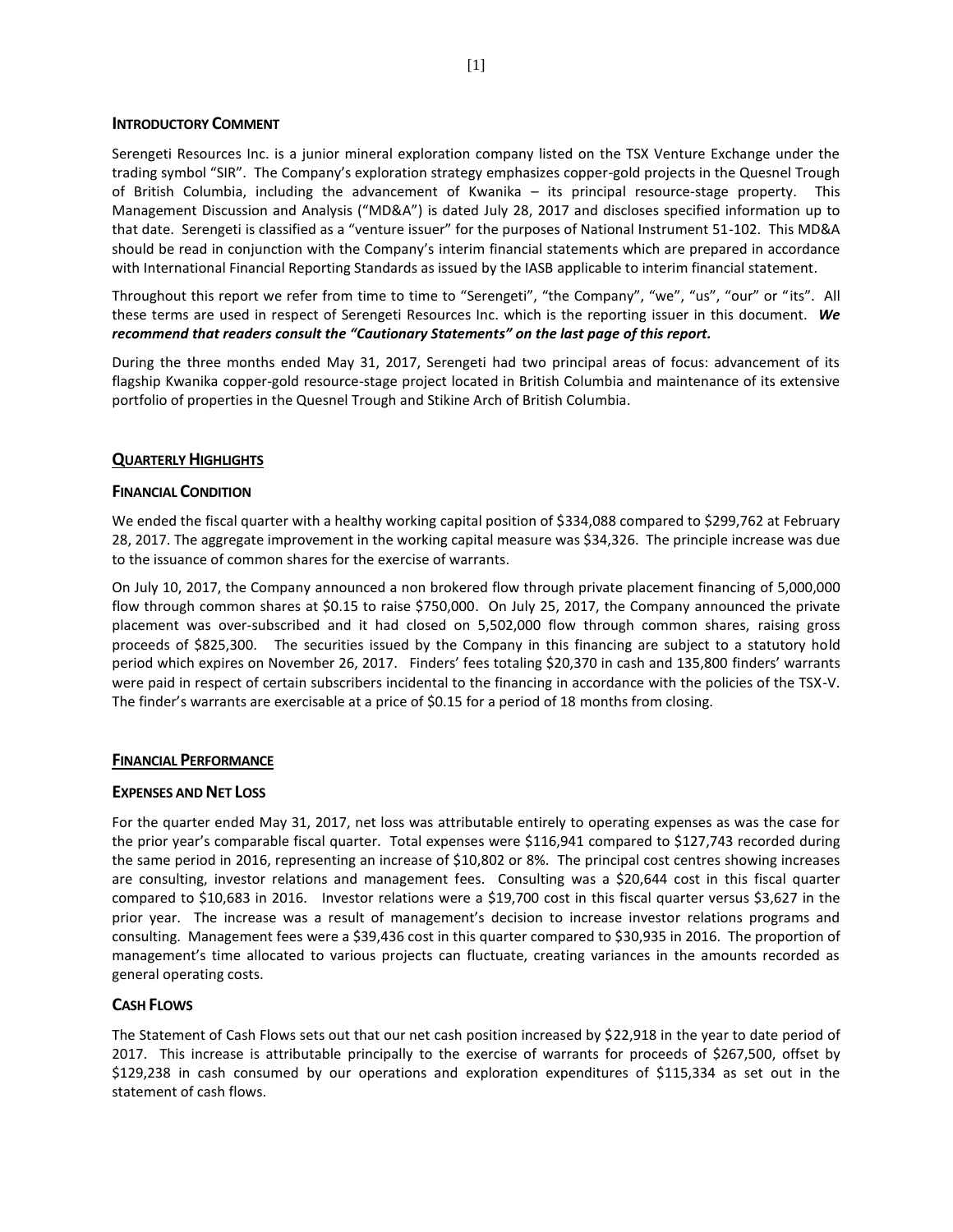#### **LIQUIDITY AND CAPITAL RESOURCES**

Our working capital position is spoken to above in the section Financial Condition and it is clear that we have adequate working capital to conduct our operations for the balance of the fiscal year currently under way; in addition, we are in a position to meet our current obligations as they become due.

#### **MAJOR OPERATING MILESTONES**

#### **Kwanika Agreement with Daewoo**

On April 6, 2016, the Company announced the closing of the transaction with DMC set out in Note 6(a). DMC may earn up to a 35% interest in Serengeti's Kwanika copper-gold project by providing funding of \$8.2 million. An initial \$1.2 million investment has been paid into the joint venture account from which Serengeti has been paid an upfront cash operating fee of \$400,000.

On July 26, 2017, the Company announced that Daewoo Minerals Canada Corporation ("DMC"), a Canadian subsidiary of POSCO Daewoo Corp., one of South Korea's leading trading corporations, had exercised its right to earn an additional 30% interest, bringing their total interest to 35% in the Kwanika Copper Gold project, subject to finalizing and executing the full Joint Venture Agreement for the project.

Over the next 60 days the partners will establish a joint venture company, finalize the full joint venture agreement, DMC will contribute their current 5% interest plus \$7 million in cash and Serengeti will contribute an additional 30% Kwanika property interest to the new joint venture company. The partners are currently finalizing a plan and budget to advance the project through completion of a Pre-feasibility Study (PFS) including funding a significant drilling program beginning in late September and initiating other activities consistent with PFS level studies. Serengeti will remain as project operator and will be entitled to charge a 10% operator's fee on expenditures, so long as it maintains a majority interest.

#### **Kwanika Project Activity**

A Preliminary Economic Assessment (PEA) was completed by Moose Mountain Technical Services on April 3, 2017 and an independent NI 43-101 compliant Technical Report was posted on SEDAR on April 28, 2017. The PEA evaluated a 15,000 tonne per day combined open pit and underground mining operation, centered on the highest grade portion of the Central and South Zones on the Kwanika property. A summary of the results of the project evaluated in the PEA is as follows:

| Category                                          |    | <b>Units</b> | <b>First 8 Years</b> | <b>LOM</b> |
|---------------------------------------------------|----|--------------|----------------------|------------|
| <b>Tonnes Milled</b>                              |    | Kt           | 43.201               | 78,855     |
| Average Grade                                     | Cu | %            | 0.466                | 0.381      |
|                                                   | Au | g/t          | 0.539                | 0.357      |
|                                                   | Ag | g/t          | 1.391                | 1.398      |
| <b>Metal Production</b>                           | Cu | M lbs        | 403.462              | 600.635    |
|                                                   | Au | Moz          | 0.561                | 0.673      |
|                                                   | Ag | Moz          | 1.449                | 2.659      |
| Throughput                                        |    | tpd          | 15.000               |            |
| Mine Life                                         |    | Yrs          | 15                   |            |
| Net Cash Cost of Production<br>$(C1)^*$ per lb Cu |    | US\$         | \$0.70               | \$1.20     |

*\* Net Direct Cash Cost (C1) is an industry standard measure that represents the cash cost incurred at each processing stage, from mining through to recoverable metal delivered to market, and includes Mining, ore freight and milling costs; Mine-site administration and general expenses; Concentrate freight, smelting and smelter general and administrative costs; Marketing costs (freight and selling).less net by-product credits which in the case of the present study are for gold and silver which contribute 64.3% of revenue in the first 8 years and 53% LOM*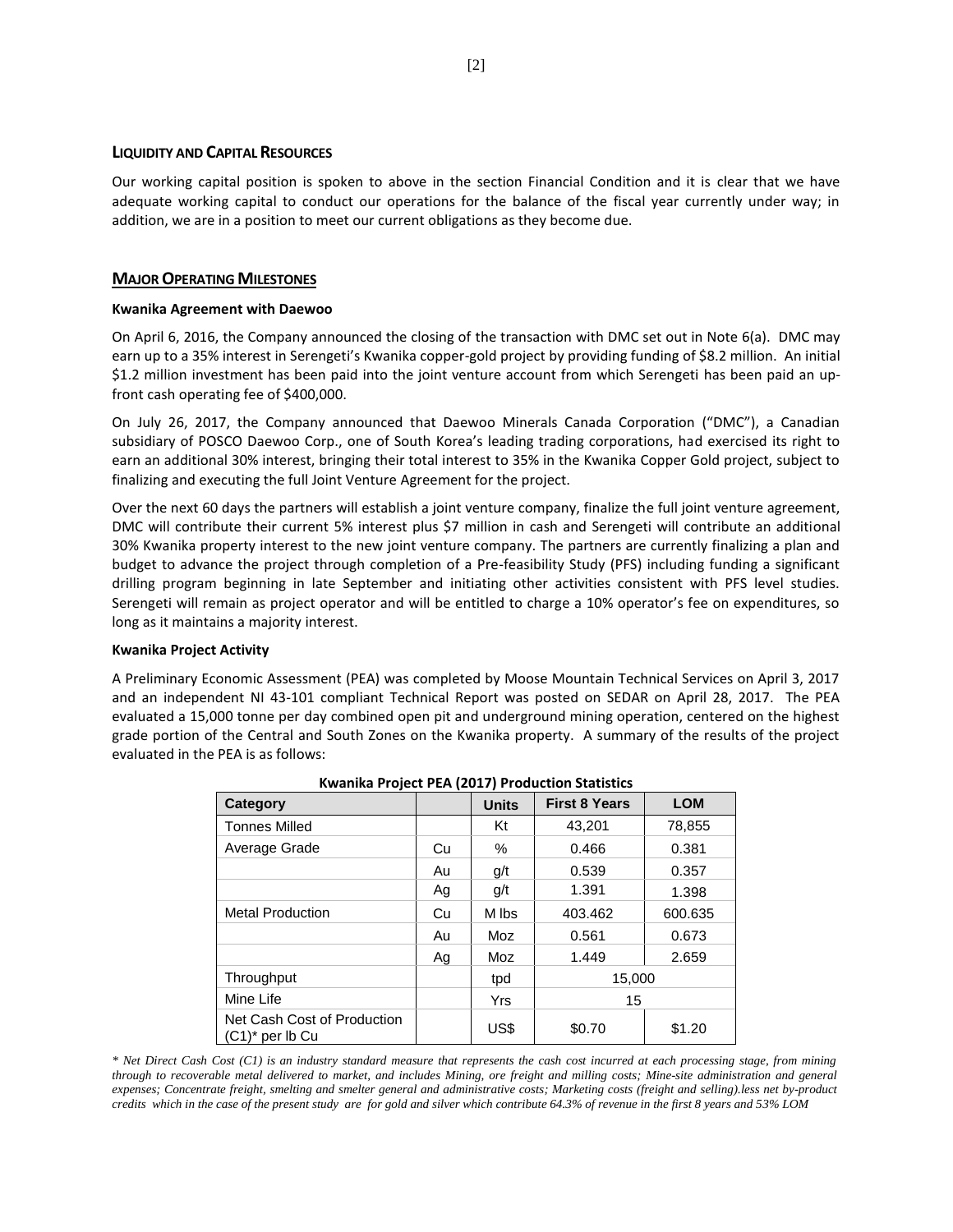#### **2017 Project Base Case Economics:**

| <b>Commodity Prices Assumed</b>               | \$1270/oz Au<br>US \$2.90/lb Cu<br>$$19.00 / oz$ Ag |  |  |  |  |  |
|-----------------------------------------------|-----------------------------------------------------|--|--|--|--|--|
| US\$/CDN\$                                    | 0.77                                                |  |  |  |  |  |
| <b>Initial CapEx</b>                          | CDN \$476 million                                   |  |  |  |  |  |
| <b>LOM Sustaining Capital</b>                 | CDN \$37 million                                    |  |  |  |  |  |
| <b>Cumulative Cash Flow (pretax/aftertax)</b> | CDN \$710 million / \$475 million                   |  |  |  |  |  |
| NPV at 5% (pretax/aftertax)                   | CDN \$411 million / \$255 million                   |  |  |  |  |  |
| NPV at 7% (pretax/aftertax)                   | CDN \$324 million / \$191 million                   |  |  |  |  |  |
| NPV at 8% (pretax/aftertax)                   | CDN \$286 million / \$163 million                   |  |  |  |  |  |
| NPV at 10% (pretax/aftertax)                  | CDN \$220 million / \$114 million                   |  |  |  |  |  |
| IRR (pretax/aftertax)                         | 21.1%/16.6%                                         |  |  |  |  |  |
| Payback (pretax/aftertax)                     | $3.7/4.0$ years                                     |  |  |  |  |  |

The recently completed PEA recommended advancing the project to a higher level of study leading to a Pre-Feasibility Study and eventually to a Feasibility Study. The immediate work will require field work and data gathering for Pre-Feasibility engineering and baseline environmental studies in preparation for consultation with First Nations, sustainability discussions with local stakeholders and preparations for permit applications with regulators. This will include additional drilling to improve the modelled resource classification, geotechnical drilling, starting long duration waste rock characterization studies, and background environmental field surveys.

The cost of this recommended program over a two year time frame was estimated at \$6,985,000.

## **Other Projects summary**

At the date of writing, Serengeti holds a 95% interest in Kwanika and four adjacent properties in joint venture partnership with Daewoo Minerals Canada Corp., although as noted above Daewoo has notified Serengeti of its intention to increase its ownership to 35% interest; a 100% interest in eight other properties and a 56.3% interest in one additional property in joint venture partnership with Fjordland Exploration Inc. The properties are located in the Quesnel Trough of British Columbia. The Quesnel Trough is host to the Kemess, Mt. Milligan, Mt. Polley, New Afton, and Copper Mountain porphyry copper-gold deposits. Details of Serengeti's property portfolio in BC can be found on the Company's website at [www.serengetiresources.com.](http://www.serengetiresources.com/)

## **SIGNIFICANT TRANSACTIONS WITH RELATED PARTIES**

#### **Key management personnel compensation**

During the year to date period ended May 31, 2017, the Company incurred salaries of \$42,000 to David Moore, Chief Executive Officer, consulting fees of \$10,868 to a company controlled by Sheri Rempel, Chief Financial Officer, and \$2,474 to a company controlled by Pamela White, Corporate Secretary.

#### **Related party balances**

At the financial statement date we were indebted to certain senior officers of the Company by a total of \$57,300. This amount was paid subsequent to May 31, 2017.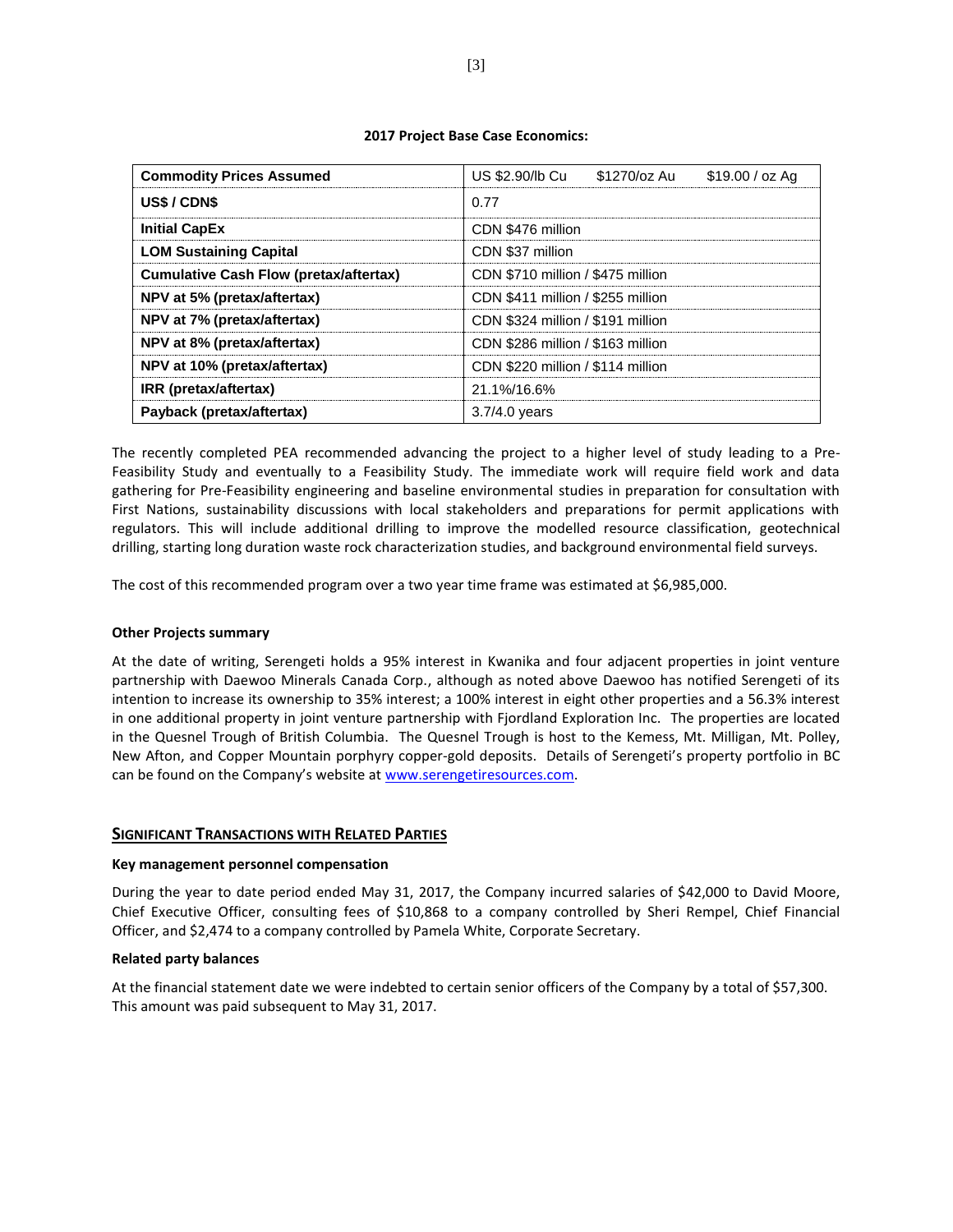## **OUTSTANDING SHARE DATA**

Common shares, stock options and share purchase warrants issued and outstanding as at the quarter end are described in detail in Note 8 to the financial statements dated May 31, 2017, which as of July 28, 2017 are as follows:

|                   | <b>Number of</b><br>shares | \$         | <b>Number of</b><br>options | <b>Exercise</b><br>price | <b>Expiry</b><br>date |
|-------------------|----------------------------|------------|-----------------------------|--------------------------|-----------------------|
|                   |                            |            |                             |                          |                       |
| <b>Issued and</b> |                            |            |                             |                          |                       |
| outstanding       | 85,240,821                 | 40,629,485 | 250,000                     | \$0.05                   | Feb 10, 2018          |
|                   |                            |            | 1,750,000                   | \$0.12                   | Mar 20, 2018          |
|                   |                            |            | 75,000                      | \$0.12                   | Mar 29, 2018          |
|                   |                            |            | 150,000                     | \$0.07                   | June 1, 2018          |
|                   |                            |            | 200,000                     | \$0.14                   | July 27, 2018         |
|                   |                            |            | 1,275,000                   | \$0.06                   | Jan 16, 2019          |
|                   |                            |            | 150,000                     | \$0.15                   | Jan 30, 2019          |
|                   |                            |            | 1,525,000                   | \$0.05                   | Feb 10, 2021          |
|                   |                            |            | 1,320,000                   | \$0.07                   | Apr 27, 2021          |
|                   |                            |            | 50,000                      | \$0.07                   | July 7, 2021          |
|                   |                            |            | 1,775,000                   | \$0.15                   | Jan 30, 2022          |
|                   |                            |            | 8,520,000                   | \$0.09                   |                       |
|                   |                            |            |                             |                          |                       |
|                   |                            |            | <b>Number of</b>            | <b>Exercise</b>          | <b>Expiry</b>         |
|                   |                            |            | warrants                    | price                    | date                  |
|                   |                            |            | 3,519,000                   | \$0.15                   | Aug 5, 2018           |
|                   |                            |            | 2,000,400                   | \$0.05                   | Nov 6, 2018           |
|                   |                            |            | 189,200                     | \$0.05                   | Nov 19, 2018          |
|                   |                            |            | 135,800                     | \$0.15                   | Jan 25, 2019          |
|                   |                            |            | 5,844,400                   | \$0.10                   |                       |

## Vancouver, British Columbia de Columbia de Columbia de Columbia de Columbia de July 28, 2017

We recommend that users of this report read the Cautionary Statements which follow.